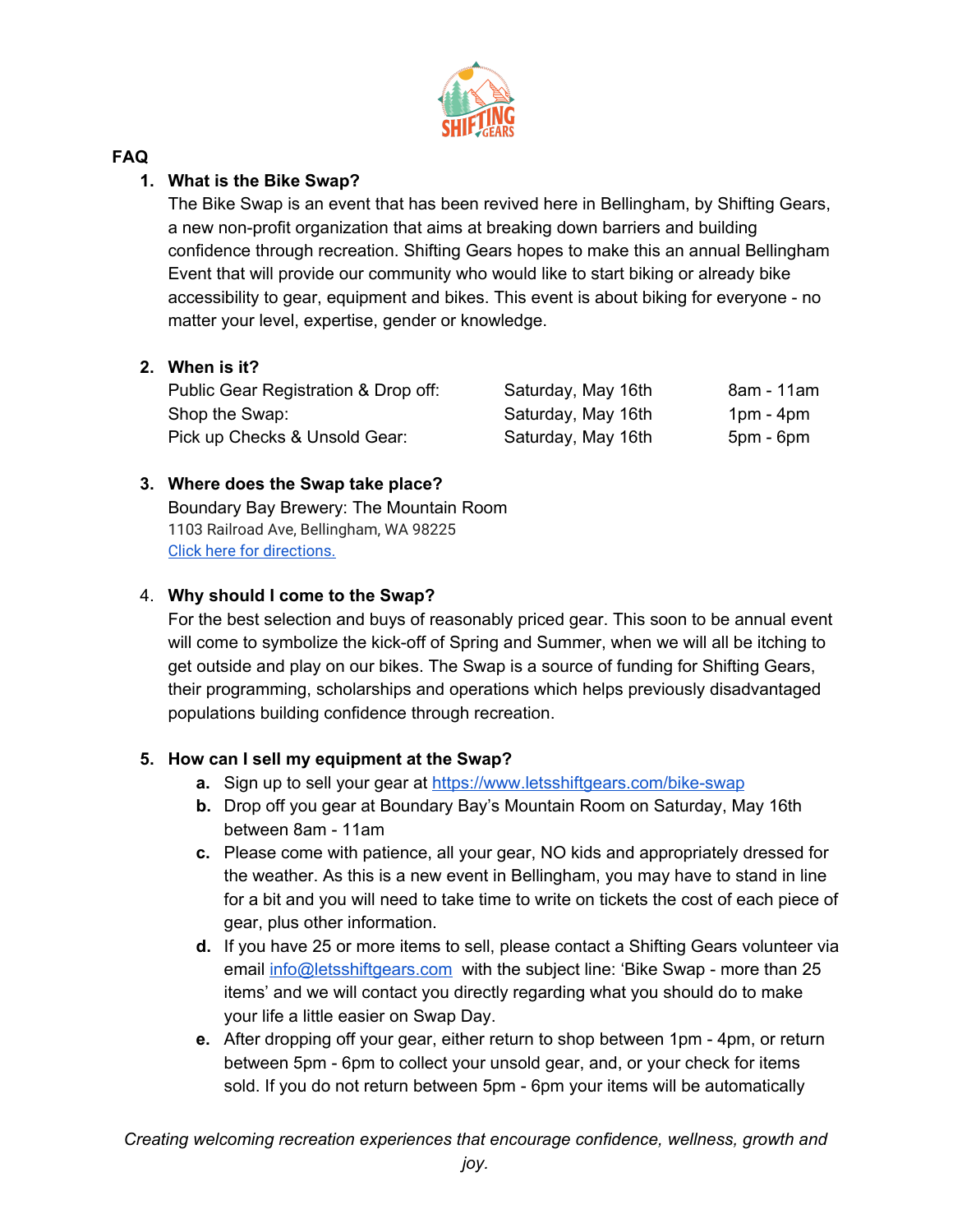

donated to Shifting Gears, as well as all the proceeds of your sold items. When you drop your items off in the morning, if you know you would like anything to be donated, please inform the volunteer so they can make a note.

### **6. Do you accept credit cards?**

Yes, the Swap accepts cash, check and credit/debit cards.

### **7. Can I get any discounts?**

No, items have already been discounted as they are being sold as second hand items. No haggling/bargaining is allowed. Prices marked are final.

8. **Is there an admission fee?** NO

### 9. **How can I contact you for more information?**

You can email us at [info@letsshiftgears.com](mailto:info@letsshiftgears.com). Visit us on [Facebook](https://www.facebook.com/letsshiftgears/) to stay connected to the latest info and you can also send us a message on Facebook.

# 10. **How many items are available at the Swap?**

70+ bikes & tons of gear

#### 11. **What kind of equipment is available?**

We will have mountain bikes, road bike, and commuter bikes of all sizes. We will also have a couple of kids bikes. There will be bike gear, and bike bags, plus pedals, handlebars and more….

#### 12. **Where does the equipment come from?**

Some of the gear comes to the Swap by individuals in our community. We have 3 vendors who will have both new and used equipment.

#### **13. What else is available?**

Boundary Bay's bar will be open, or you could go upstairs and have a meal.

## 14. **How many people will attend?**

Organizers expect attendance to exceed 300.

## 15. **Are there experts to help educate? What if I'm a beginner?**

In addition to volunteers who love biking, representatives from retail shops will be on hand to answer questions, help fit boots, and provide advice and recommendations.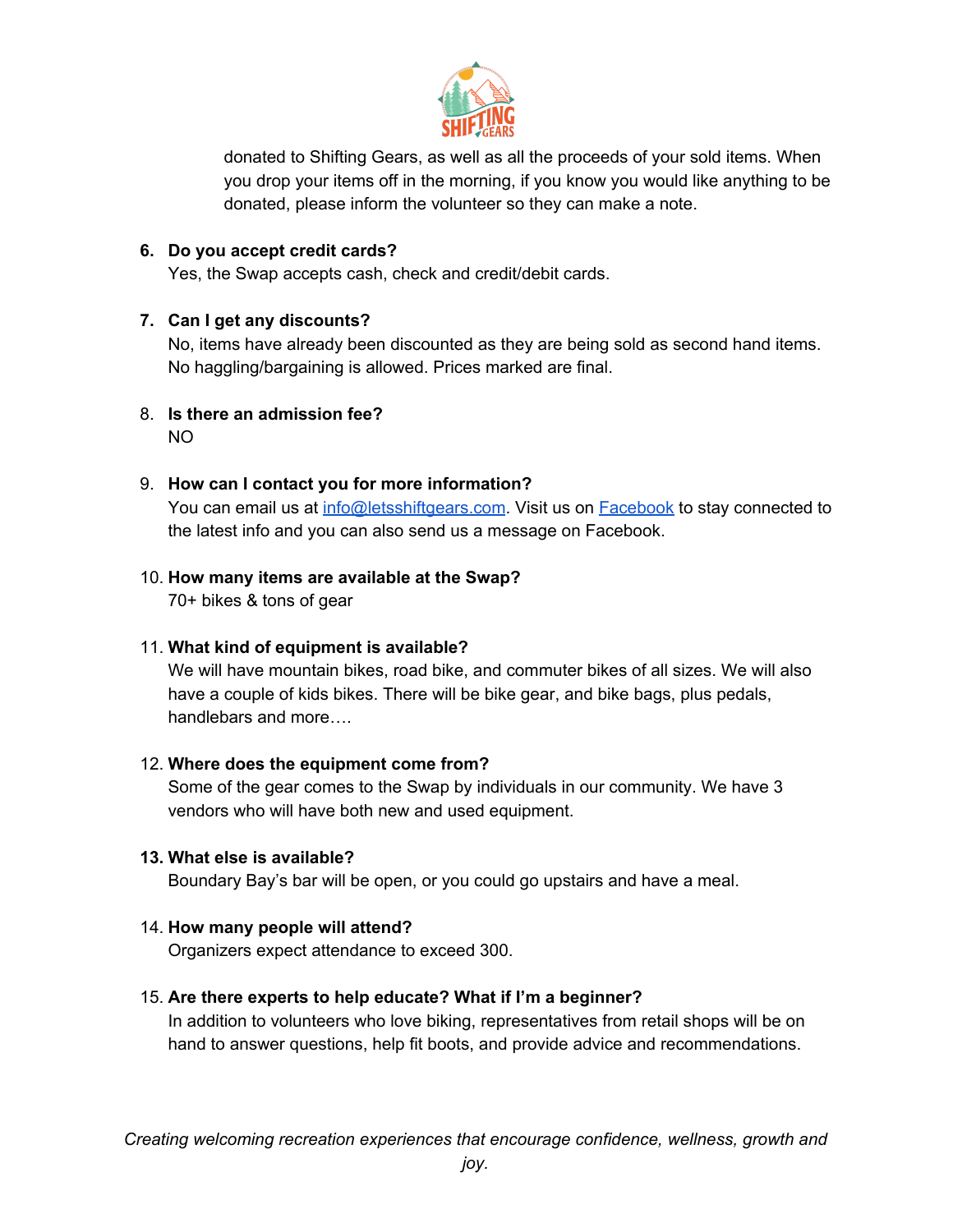

### 16. **How do I price my equipment for sale?**

We leave that up to you, however, if you need help, we will be on hand as you register your equipment on Saturday, May 16th and will provide you with valuation guidance based on our experience.

17. **What percentage of the sale price is returned to the seller? How do I collect my money?**

25% of each sale is retained by the Swap Organizer - Shifting Gears. The balance of 75% is returned to the seller. Checks are issued and available for pickup on Saturday, May 16th between 5pm - 6pm.

### 18. **What if I forget to pick up my unsold gear or check?**

If checks or items are not picked up on Saturday, May 16th between 5pm - 6pm, they will be considered a donation to Shifting Gears.

### 19. **How can I help out at the Swap?**

The Bike Swap relies on many volunteers to run smoothly and efficiently. If you are interested in donating your time, please register for shifts on our website.

### 20. **How many years has this been going on?**

This will be the second annual Shifting Gears, Bellingham Bike Swap.

## 21. **Where does the money go?**

Money generated by the Swap will be used to support programs run by Shifting Gears, and individuals who wish to participate in these recreation programs.

#### 22. **How can I get my business involved with the Swap?**

For sponsorship options, please contact us at [info@letsshiftgears.com.](mailto:info@letsshiftgears.com)

### **23. I would like to have a booth at the Swap.**

Please email us at [info@letsshiftgears.com](mailto:info@letsshiftgears.com) with your request, and explain why you would like to have a booth.

#### **24. Tell me more about Shifting Gears.**

[Shifting](https://www.letsshiftgears.com/) Gears is a non-profit aiming to create welcoming recreation experiences that encourage confidence, wellness, growth and joy.

Our inclusive cycling and hiking programs will focus on breaking down barriers that stand in the way between a person and their aspirations. By participating in Shifting Gears programs, community members will walk away with the tools that they need to attain their recreational goals. Whether it be learning how to change a flat tire, cycling 50